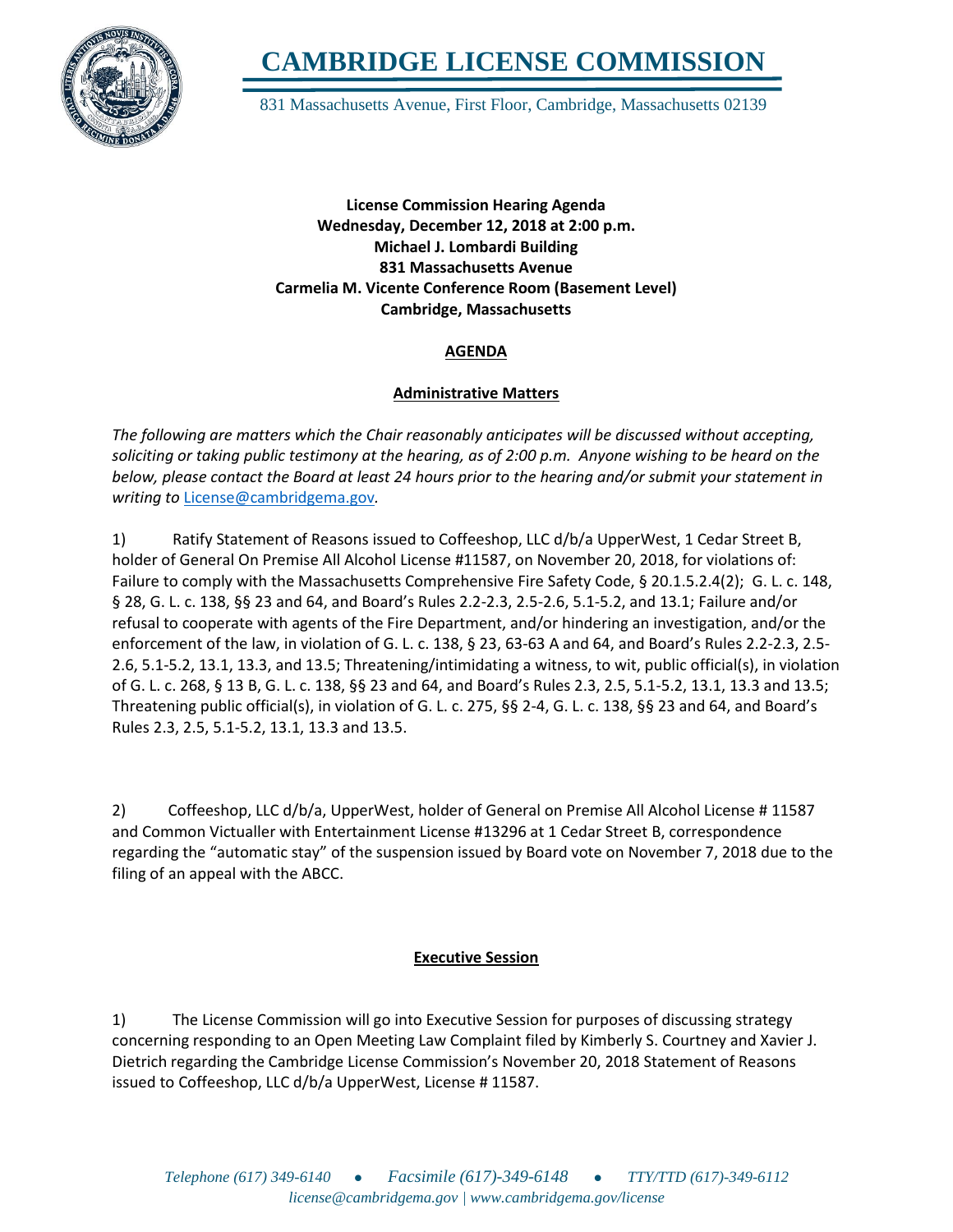2) The License Commission will go into Executive Session for purposes of discussing litigation strategy with respect to an appeal known as "Appeal of the Action of the City of Cambridge Licensing Board [sic] for Suspending the § 12 All-Alcohol License of Winding Road LLC D/B/A Abigail's Located at 219 Third St., Cambridge, MA for Five (5) Days."

# **Administrative Matters**

*The following are matters which the Chair reasonably anticipates will be discussed without accepting, soliciting or taking public testimony at the hearing. Anyone wishing to be heard on the below, please contact the Board at least 24 hours prior to the hearing and/or submit your statement in writing to*  [License@cambridgema.gov](mailto:License@cambridgema.gov)*.* 

1) Cheese Pizza, LLC d/b/a Roxy's A4cade, holder of Common Victualler All Alcohol and Entertainment License #11555, has applied for a change to their existing license to remove foosball, pool table and shuffleboard, and to add 8 games.

2) President and Fellows of Harvard College d/b/a The Pub, holder of Common Victualler All Alcohol and Entertainment License #11450-2, has applied for a change to their existing license to add trivia.

3) Diamonds Restaurant Group, d/b/a Pizza Bar, holder of a Common Victualler Wine & Malt license # 11453 at 1238 Cambridge Street, has applied to change their d/b/a to All Star Pizza Bar. (application #24511).

4) President and Fellows of Harvard College d/b/a Harvard Faculty Club, holder of Common Victualler All Alcohol License #11633 (application #25851) has applied to add dancing by patrons and DJ to their license.

5) Attorney Demetrio Andreadis has notified the License Commission that a secured party auction was conducted on November 15, 2018 involving several Cambridge Taxi Medallions. There were no bids for any of the medallions.

6) John Schall has notified the License Commission that he will not be renewing license #11362 for Fire and Ice.

7) Lowhill, Inc. d/b/a Joe Sent Me, holder of Common Victualler All Alcohol License #11389 at 2388 Massachusetts Avenue, has applied for a change of opening hour Monday-Wednesday from 12:00 p.m. to 11:30 a.m.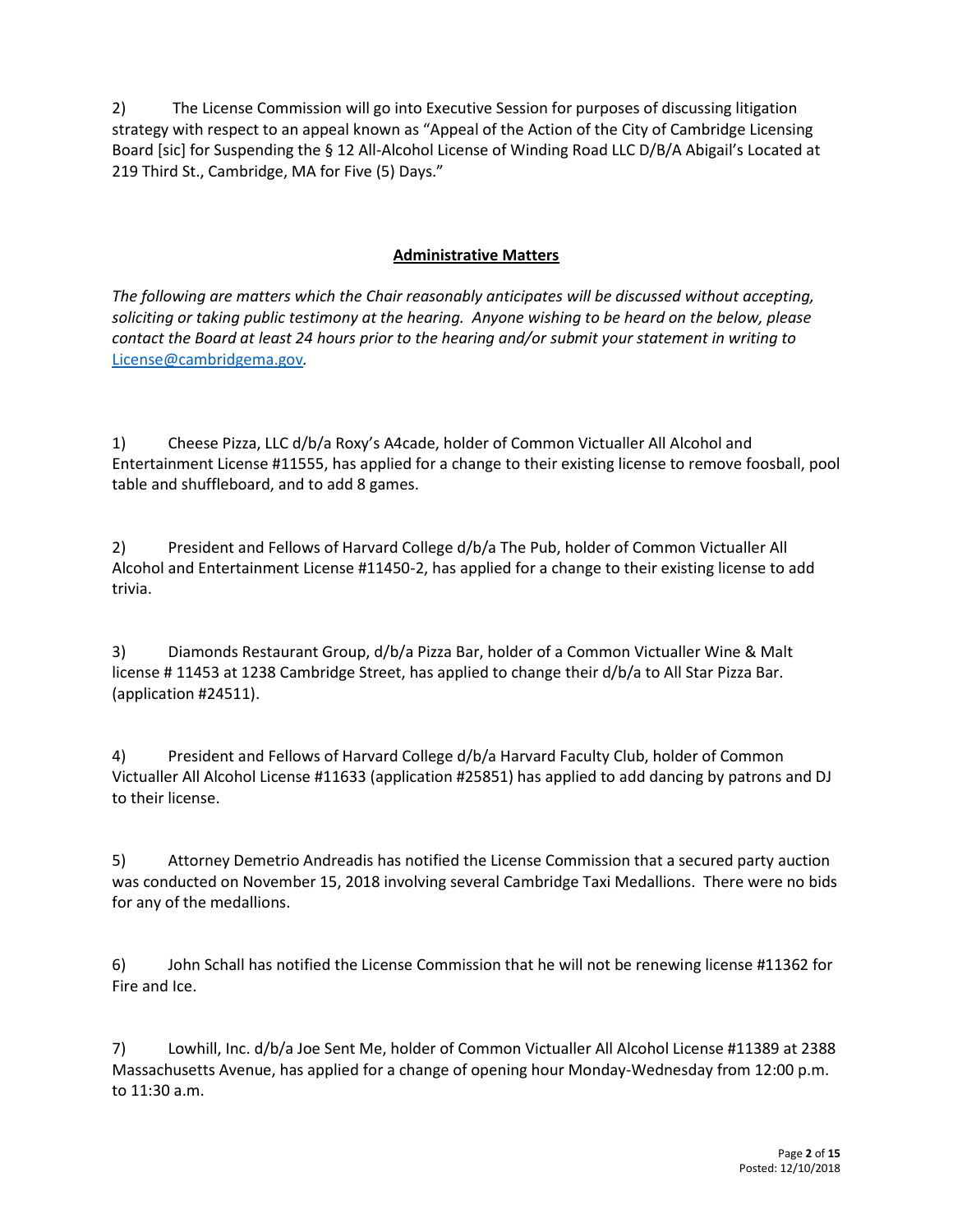8) City Girl Gourmet, Inc. d/b/a City Girl Caffe, holder of Common Victualler Alcohol and Entertainment License #11250 at 204 Hampshire Street, has applied to change their opening hour on Sundays from 11:00 a.m. to 10:00 a.m.

9) Wheelings Brattle, LLC d/b/a Beat Brew Hall, Holder of Common Victualler Alcohol and Entertainment License #11480 at 13 Brattle Street, has applied to add two T.V.'s and shuffle board and to remove reading of poetry from their license. They are also requesting an extension of hours on New Year's Eve from 1:00 a.m. to 2:00 a.m.

10) Abbey Cambridge, LLC d/b/a The Abbey, holder of Common Victualler Alcohol and Entertainment License #11501 at 1755 Massachusetts Ave., is requesting to change their Saturday and Sunday opening hour from 11:00 a.m. to 10:00 a.m.

11) 450 Kendall Hospitality, Inc. d/b/a Glass House, holder of Common Victualler Alcohol and Entertainment License #11553 at 450 Kendall Street, has applied to add 4 T.V.'s and trivia to their license.

12) Life Alive Acquisition, LLC, holder of Common Victualler and Entertainment license #12288, is requesting to change their name to Life Alive Café, LLC, Change of Manager from Hema Narayan to Steve Speyer, live/acoustical music from with amplification to without amplification, entertainment hours to special events and change in hours from Monday through Saturday 8:00 a.m. to 11:00 p.m. to 8:00 a.m. to 10:00 p.m., and Sunday from 8:00 a.m. to 11:00 p.m. to 10:00 a.m. to 9:00 p.m.

13) Roxtar Foods Limited d/b/a Pammy's, holder of Common Victualler All Alcohol License #11562 at 924-928 Massachusetts Ave., is requesting to change their opening hour from 5:00 p.m. to 4:30 p.m. all days, and to extend their closing hour on New Year's Eve from 1:00 a.m. to 2:00 a.m.

14) Coffee Co., LLC d/b/a Intrepid Café, holder of Common Victualler Alcohol and Entertainment License #12328 at 150 First Street, is requesting to amend their Saturday hours from closed to 7:00 a.m. to 10:00 p.m. (food and entertainment only) 8:00 a.m. to 10:00 p.m. (alcohol) and to correct the administrative record to reflect the manager's name as Mae Deluca.

15) Nookie LLC, d/b/a Commonwealth Restaurant, holder of Common Victualler All Alcohol license #11889 at 11 Broad Canal Way, is requesting to change their opening hours for food and Entertainment hours only Monday through Friday from 11:00 a.m. to 7:30 a.m. and Saturday and Sunday from 9:30 a.m. to 10:00 a.m. (application #27979).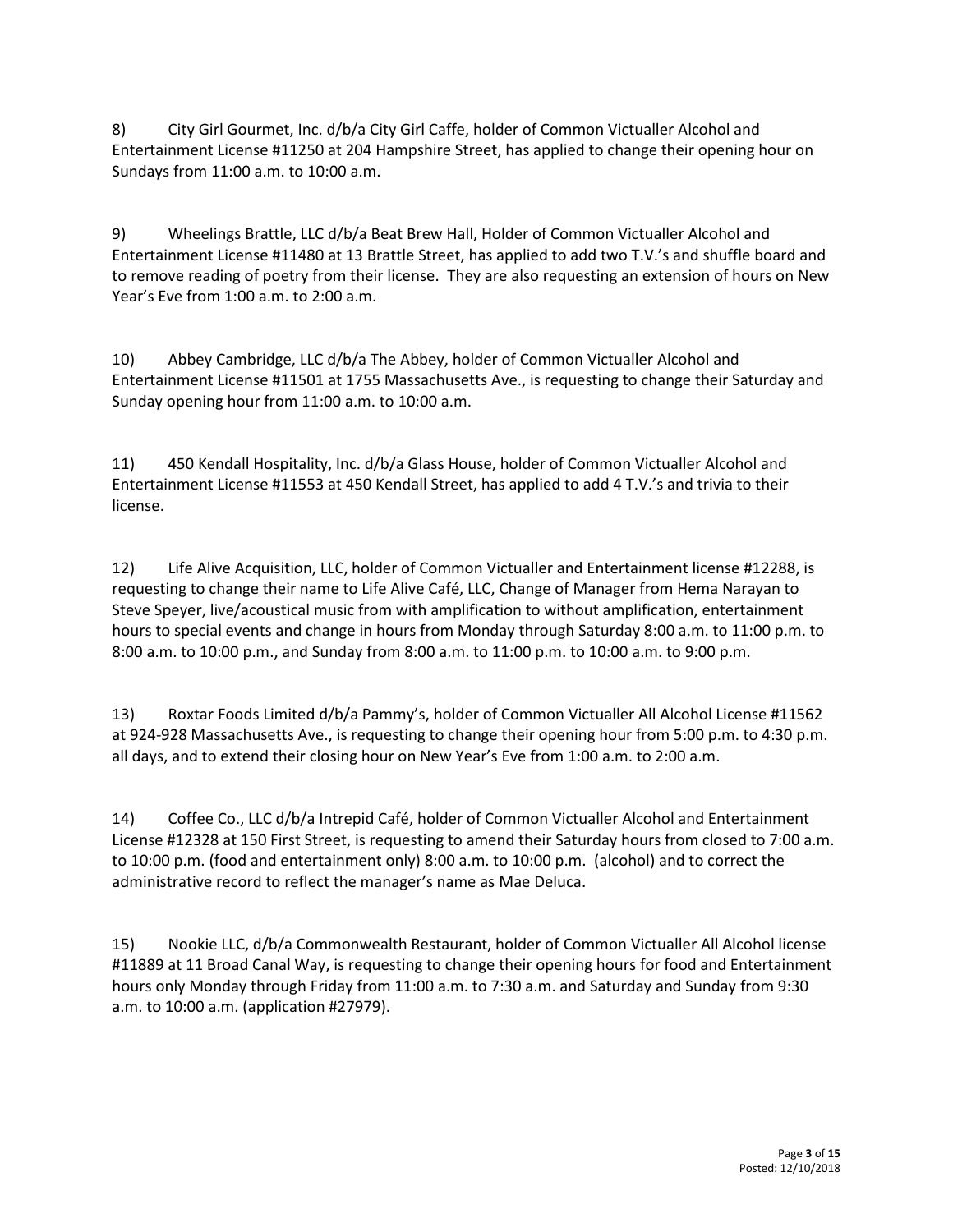16) Golden Toad, Inc. d/b/a Christopher's, holder of Common Victualler Alcohol and Entertainment License #11683 at 1912-1920 Massachusetts Ave., is requesting to change opening hour on Sunday from 11:00 a.m. to 10:30 a.m.

17) Compass group USA, LLC d/b/a Bon Appetit Management Co., holder of Common Victualler License #12198 at 29 Everett Street (Washburn Hall), is requesting to extend their closing hours Monday through Thursday to 8:00 p.m. and to open Saturday and Sunday from 10:00 a.m. to 3:00 p.m.

18) Bowery Cambridge, LLC d/b/a The Sinclair, holder of Entertainment License #11172, is requesting to change their Friday opening hour from 4:00 p.m. to 11:00 a.m.

19) Facility Concession Services d/b/a The Sinclair, holder of Common Victualler Alcohol License #11598, is requesting to change their Friday hours to open at 11:00 a.m. They currently open at 12:00 p.m. They have also applied to extend their closing hour on New Year's Eve from 1:00 a.m. to 2:00 a.m.

20) Jim Hogan, on behalf of Turner Construction has applied for a special noise variance on Saturday December 16, 2018 from 7:00 a.m. to 9:00 a.m. and Sunday from 9:00 a.m. to 6:00 p.m. at 314 Main Street for crane work and truck loading. (application #27686).

21) Assoc. of Sigma Tau Alumni of Delta Kappa Epsilon, Inc. d/b/a Delta Kappa Epsilon, holder of Innholder License #10743 at 403 memorial Drive, has changed their manager from Philip Ebben to Justin Wallace.

22) Concord Avenue Café, holder of Common Victualler License #12370 at 294 Concord Avenue, has changed their manager from Richard Yang to Wani Yang.

23) Bailey & Sage, holder of Common Victualler Alcohol License #11528 at 5 Cambridge Center, has notified the License Commission that they do not intend to renew their alcohol license.

24) Priscila Trancoso, on behalf of Bom Café, holder of Common Victualler Entertainment license #13215 at 1093 Cambridge Street, is changing their d/b/a to M'Lor Caffe. (application #28569).

25) Hackett Feinberg, PC, on behalf of Radius Bank as secured lender, is requesting to take possession of medallions 116, 144 and 213, pursuant to their notice of default.

26) Winding Road, LLC d/b/a Abigail's, holder of Common Victualler Alcohol License #11437 at 291 Third Street, has notified the License Commission that they have withdrawn their ABCC appeal.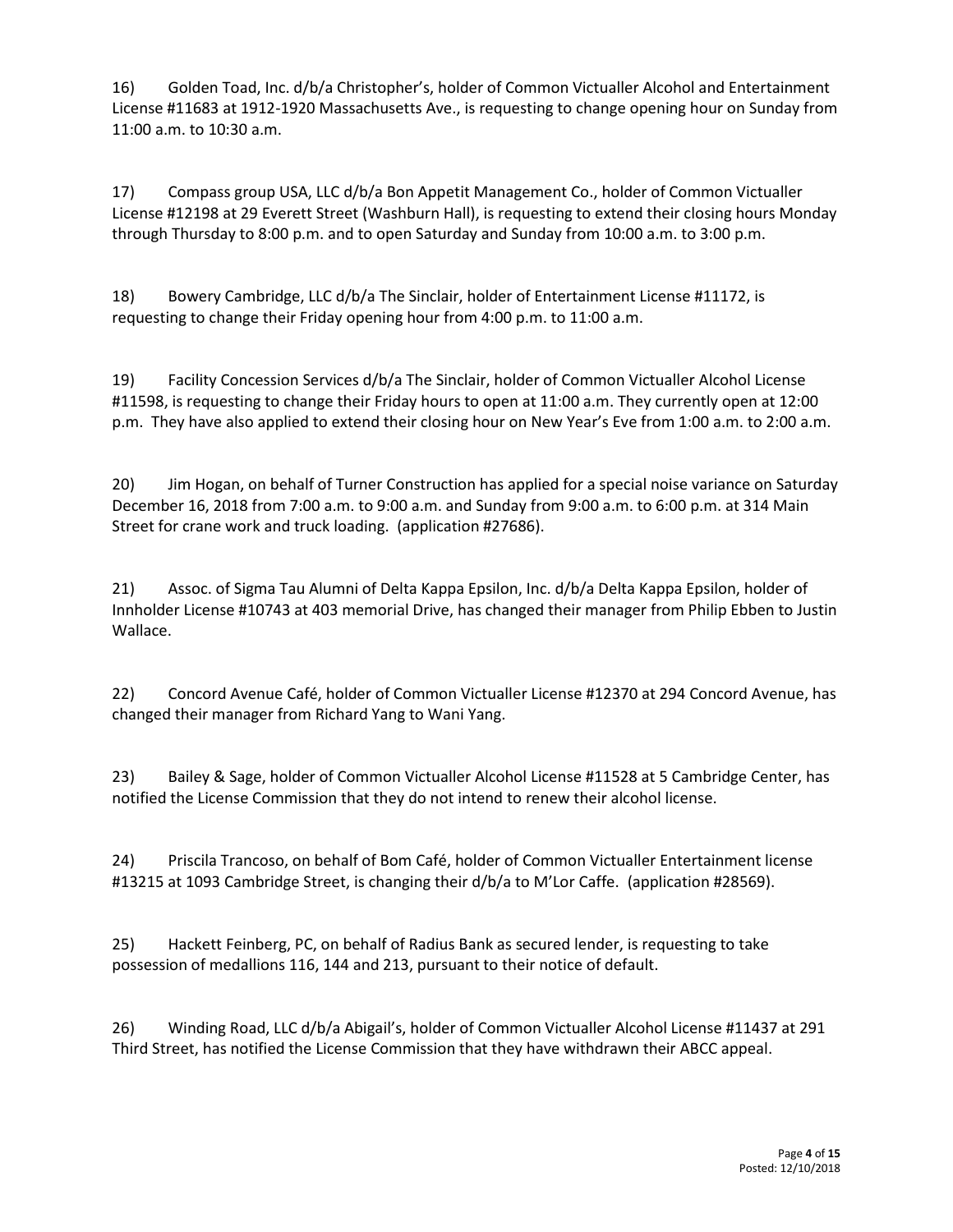27) Charlie Moore, on behalf of Turner Construction, has applied for a special noise variance from January 2, 2019 through March 2, 2019, 6:00 p.m. until 11:00 p.m. weekdays, Saturdays and periodic Sundays, at 145 Broadway, for soil removal during the day and deliveries at night. (application #28711).

28) Frank Kelly, on behalf of Turner Construction, has applied for a special noise variance from January 2, 2019 through March 2, 2019, from 6:00 a.m. to 9:00 a.m. weekdays, Saturdays and periodic Sundays, at 145 Broadway, for soil removal during the day and deliveries at night. (application #28591).

29) Cakewalk Bakers, LLC d/b/a Flour Bakery & Café at 190 Massachusetts Avenue, holder of Common Victualler License #12203, has changed their opening hour from 7:00 a.m. to 6:30 a.m.

30) M&R Hospitality Group, Inc. d/b/a Pita, holder of Common Victualler Alcohol and Entertainment License #13150 at 12 Springfield Street has changed their corporate name to Pita Cambridge, Inc.

31) Ahmad Nur, on behalf of John Moriarty & Assoc. has applied for a special noise variance on December 16, 2018 from 7:00 a.m. to 9:00 a.m. at 20 Acorn Park Drive for truck engines and assembling steel parts.

32) Minutes of October 24, 2018 and November 7, 2018

# **Renewal Matters**

33) McCabe's Porter, LLC, d/b/a McCabe's Bar and Grill, holder of Common Victualler All Alcohol and Entertainment License #11498, 2046 Massachusetts Avenue, has applied to extend their closing hour on New Year's Eve from 1:00 a.m. to 2:00 a.m. They have also applied to add 5 TV's and 2 pinball machines.

34) La Fabrica Central, LLC, holder of Common Victualler All Alcohol and Entertainment License #11593, 450 Massachusetts Avenue, has applied to extend their food and entertainment hours on New Year's Eve from 2:00 a.m. to 3:00 a.m.

35) Altruista, LLC d/b/a Dante, holder of Common Victualler All Alcohol and Entertainment License #11665, 40 Edwin Land Blvd, has applied to extend their closing hour on New Year's Eve from 1:00 a.m. to 2:00 a.m.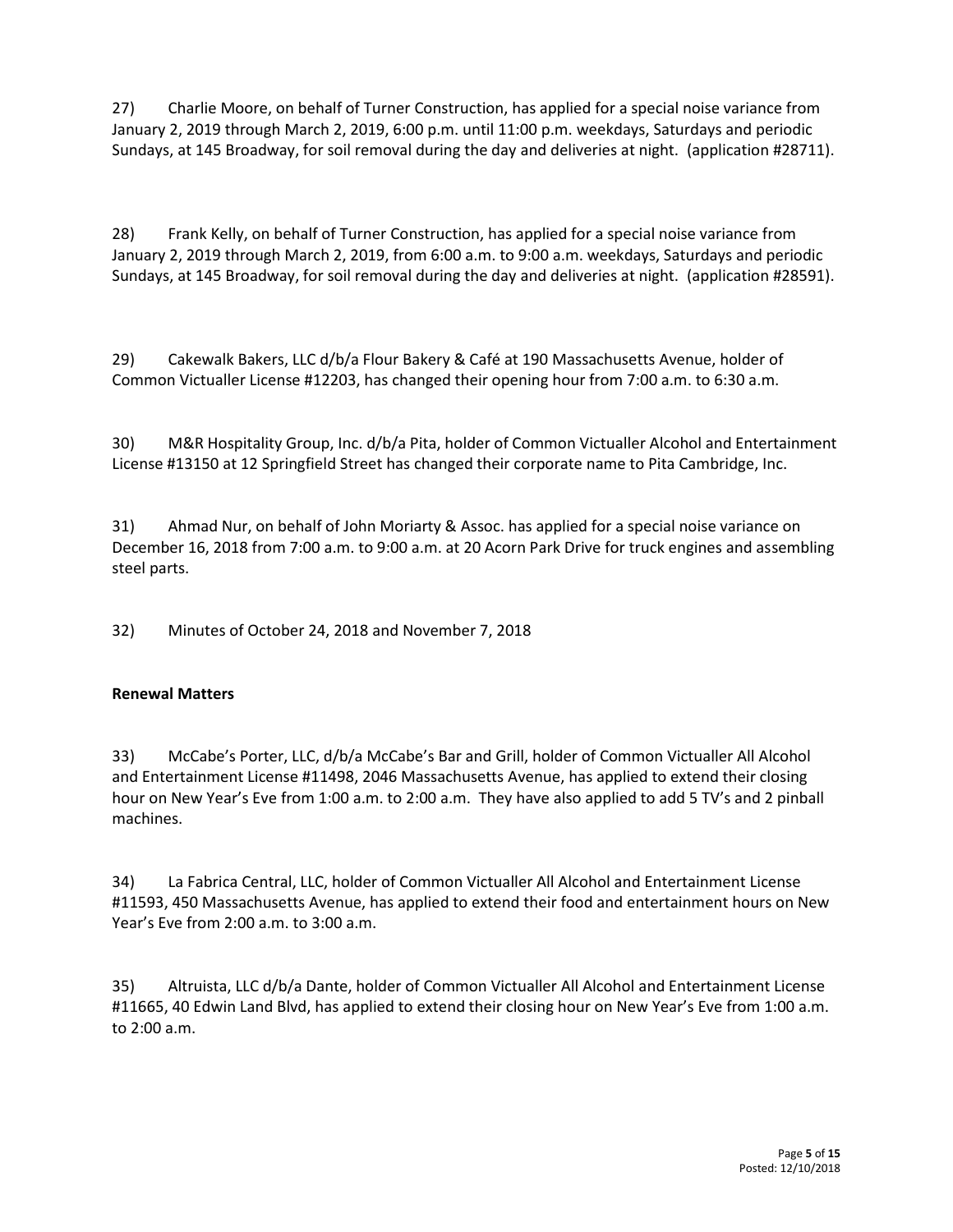36) Science Partners, Inc. d/b/a Miracle of Science Bar and Grill, holder of Common Victualler All Alcohol and Entertainment License #11391, 321 Massachusetts Avenue, has applied to extend their closing hour on New Year's Eve for alcohol from 1:00 a.m. to 2:00 a.m. and for food and entertainment until 3:00 a.m.

37) MSEX, LLC d/b/a Middlesex Lounge, holder of Common Victualler All Alcohol and Entertainment License #11535, 315 Massachusetts Avenue, has applied to extend their closing hour on New Year's Eve for alcohol from 1:00 a.m. to 2:00 a.m. and for food and entertainment until 3:00 a.m.

38) Flat Top Johnny's, Inc., holder of Common Victualler All Alcohol and Entertainment License #11328, One Kendall Square #200, has applied to extend their closing hour on New Year's Eve from 1:00 a.m. to 2:00 a.m.

39) Bondir Restaurant, Inc. holder of Common Victualler All Alcohol and Entertainment License #11426, 279A Broadway, has applied to extend their closing hour for alcohol and entertainment on New Year's Eve from 12:30 a.m. to 1:00 a.m. and their food closing hour to 12:00 a.m.

40) Filarmonica San Antonio, Inc. holder of Club License #11629, 575 Cambridge Street, has applied to extend their closing hour for alcohol and entertainment on New Year's Eve from 1:00 a.m. to 2:00 a.m.

41) Luna Azteca Mexican Restaurant, d/b/a Jose's, holder of Common Victualler All Alcohol and Entertainment License #11689, 131 Sherman Street, has applied to extend their closing hour for alcohol from 1:00 a.m. to 2:00 a.m. and entertainment from 1:00 a.m. to 3:00 a.m. on New Year's Eve.

42) Sulmona Restaurant Group, LLC d/b/a Sulmona restaurant, holder of Common Victualler All Alcohol and Entertainment License #11572, 608 Main Street, has applied to extend their closing hour from 1:00 a.m. to 2:00 a.m. on New Year's Eve.

43) Highgate Hotels, LP d/b/a Courtyard Boston Cambridge, holder of Innholder License #10744 at 777 Memorial Drive, has applied to extend their closing hour on New Year's Eve from 1:00 a.m. to 2:00 a.m. for alcohol and entertainment.

44) Brilliant Foods, LLC d/b/a Summer Shack holder of Common Victualler All Alcohol and Entertainment License #11651 at 149 Alewife Brook Parkway, has applied to extend their closing hour on New Year's Eve from 1:00 a.m. to 2:00 a.m.

45) Chazumba, LLC d/b/a Felipe's Taqueria, holder of Common Victualler All Alcohol and Entertainment License #11516, 21 Brattle Street, has applied to extend their closing hour for alcohol from 1:00 a.m. to 2:00 a.m. and food and entertainment from 2:00 a.m. to 3:00 a.m. on New Year's Eve.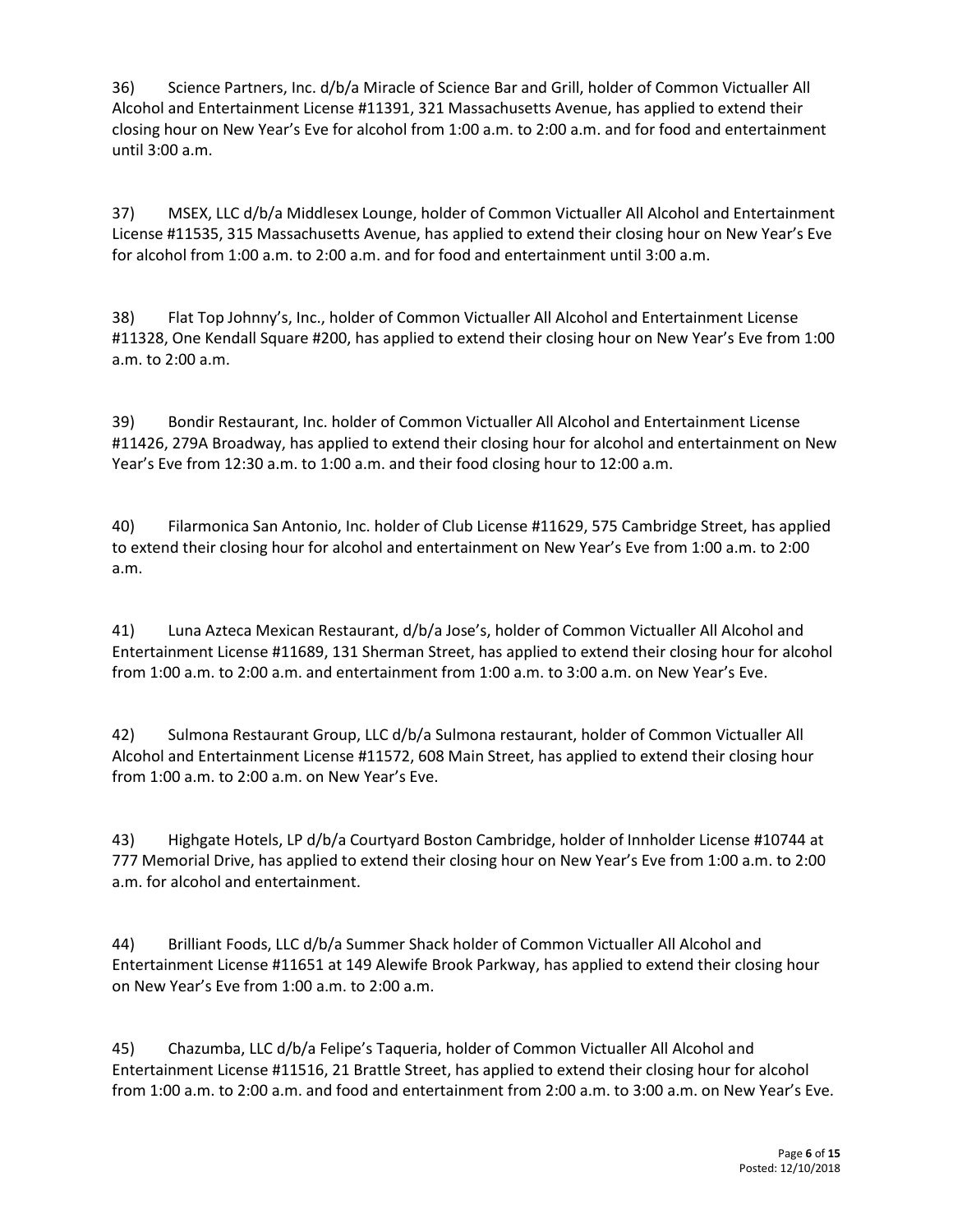46) Misrak Ghandi on behalf of Sheger Café and Ethiopian Restaurant, holder of Common Victualler Malt and Wine and Entertainment License #12333 at 2376 Massachusetts Avenue, has applied to extend their closing hour on New Year's Eve from 10:00 p.m. to 11:00 p.m.

47) Belly to Bones, Inc. d/b/a Talulla, holder of Common Victualler All Alcohol and Entertainment License #13678 at 377 Walden Street, has applied to extend their closing hour on New Year's Eve from 10:00 p.m. to 11:59 p.m. They are also requesting to change their operating hours on Sundays from 5:30-10 to 10:30-10.

48) Turnip, LLC d/b/a Parsnip, holder of Common Victualler All Alcohol and Entertainment License #11507 at 91 Winthrop Street, has applied to extend their closing hour on New Year's Eve from 1:00 a.m. to 1:30 a.m. for alcohol service and from 1:00 a.m. to 2:00 a.m. for food and entertainment.

49) Boston BBQ Company, LLC d/b/a Smoke Shop, holder of Common Victualler All Alcohol and Entertainment License #11537 at 1 Kendall Sq., #100, has applied to extend their closing hour on New Year's Eve from 1:00 a.m. to 2:00 a.m. for alcohol service and from 1:00 a.m. to 1:30 a.m. for entertainment.

50) J.H. Restaurant Cambridge, LLC d/b/a John Harvard's Brew House, holder of Common Victualler All Alcohol and Entertainment License #11649 at 33 Dunster Street, has applied to extend their closing hour on New Year's Eve from 1:00 a.m. to 2:00 a.m. for alcohol service and from 1:00 a.m. to 4:00 a.m. for food and entertainment.

51) Sumiao Xiang Restaurant, LLC d/b/a Sumiao Hunan Kitchen, holder of Common Victualler All Alcohol and Entertainment License #11578 at 270 Third Street, has applied to extend their closing hour on New Year's Eve from 12:00 a.m. to 2:00 a.m. for food and alcohol and entertainment.

52) Winding Road, LLC d/b/a Abigail's, holder of Common Victualler All Alcohol License #11437 at 291 Third Street, has applied to extend their closing hour on New Year's Eve from 1:00 a.m. to 2:00 a.m.

53) 47 Palmer, Inc. d/b/a Passim Folk Music and Culture Center, holder of Common Victualler Alcohol License #11285 at 26 Church Street, has applied to extend their closing hour on New Year's Eve from 1:00 a.m. to 2:00 a.m.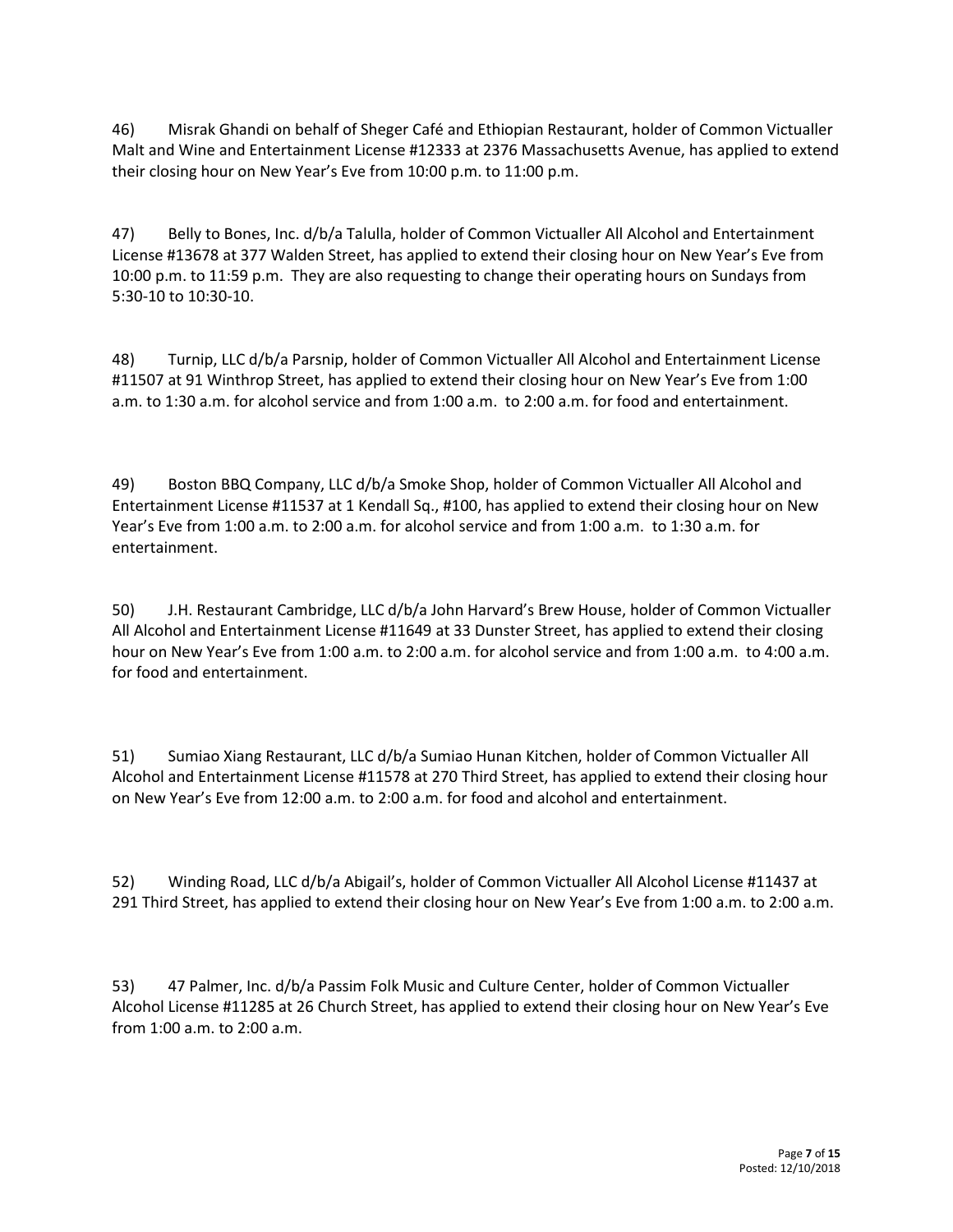54) Improvisation Center of Boston, Inc. d/b/a ImprovBoston, holder of Common Victualler Alcohol and Entertainment License # 11264 at 40 Prospect Street, has applied to extend their closing hour on New Year's Eve from 1:00 a.m. to 2:00 a.m.

55) Atwood's Corner, LLC d/b/a Atwood's Tavern, holder of Common Victualler Alcohol and Entertainment License #11361 at 877 Cambridge Street, has applied to extend their closing hour on New Year's Eve for alcohol and entertainment from 1:00 a.m. to 2:00 a.m.

56) The Greek American Political Club, holder of Common Victualler Alcohol and Entertainment License #11682 at 288 Green Street, has applied to extend their closing hour on New Year's Eve for alcohol from 1:00 a.m. to 2:00 a.m. and for food and entertainment from 1:00 a.m. to 3:00 a.m.

57) Goden Street, Inc. d/b/a The Rising, holder of Common Victualler Alcohol and Entertainment License #11554 at 1172 Cambridge Street, has applied to extend their closing hour on New Year's Eve for alcohol from 1:00 a.m. to 2:00 a.m. and for food and entertainment from 1:00 a.m. to 3:00 a.m.

58) Deanta Corporation, Inc., d/b/a Phoenix Landing, holder of Common Victualler Alcohol and Entertainment License #11656 at 512 Massachusetts Avenue, has applied to extend their closing hour on New Year's Eve for food from 2:00 a.m. to 3:00 a.m. and entertainment from 2:00 a.m. to 4:00 a.m.

59) Hank, Inc. d/b/a Bukowski Tavern, holder of Common Victualler Alcohol and Entertainment License # 11664 at 1279 Cambridge Street, has applied to extend their closing hour on New Year's Eve from 1:00 a.m. to 2:00 a.m. for alcohol and entertainment and from 1:00 a.m. to 1:30 a.m. for food.

60) Dante Alighieri Society of Mass, Inc., holder of Club License #11626 at 41 Hampshire Street, has applied to extend their closing hour on New Year's Eve from 1:00 a.m. to 2:00 a.m. for alcohol.

61) HK Food Group 1030, LLC d/b/a Waypoint, holder of Common Victualler Alcohol and Entertainment License #11547 at 1030 Massachusetts Ave., has applied to extend their closing hour for alcohol and entertainment from 1:00 a.m. to 2:00 a.m.

62) Sunset Café Restaurant, Inc. d/b/a Sunset Café, holder of Common Victualler Alcohol and Entertainment License #11608 at 851 Cambridge Street, has applied to extend their closing hour on New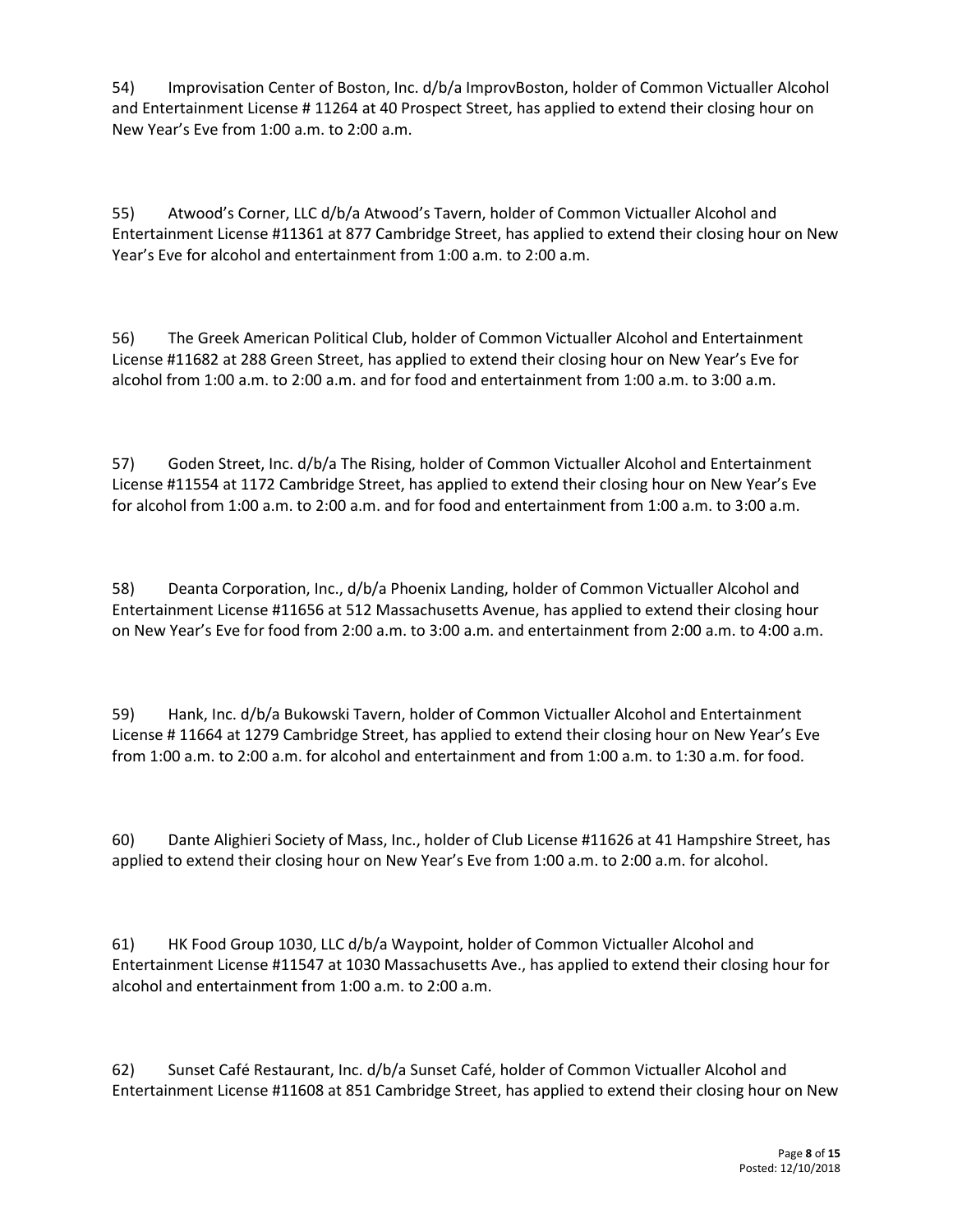Year's Eve from 1:00 a.m. to 1:30 a.m. for alcohol and entertainment and from 1:00 a.m. to 2:00 a.m. for food.

63) Cuchi Cuchi, LTD d/b/a Cuchi Cuchi, holder of Common Victualler Alcohol an Entertainment License #11369 at 795 Main Street, has applied to extend their closing hour on New Year's Eve from 1:00 a.m. to 12:00 a.m. for food and from 1:00 a.m. to 2:00 a.m. for alcohol and entertainment.

64) Gillypad, LLC d/b/a Lily Pad, holder of General on Premise and Entertainment License 11464 at 1353 Cambridge Street, has applied to extend their closing hour on New Year's Eve from 1:00 a.m. to 2:00 a.m. for alcohol and from 1:00 a.m. to 3:00 a.m. for entertainment.

65) American Repertory Theatre Company, Inc. d/b/a Oberon, holder of General on Premise and Entertainment License #11367 at 2 Arrow Street, has applied to extend their closing hour on New Year's Eve for alcohol from 1:00 a.m. to 2:00 a.m.

66) Grendel's Den, Inc. d/b/a Gendel's Den, holder of Common Victualler Alcohol and Entertainment Licens #11382 at 89 Winthrop Street, has applied to extend their closing hour on New Year's Eve for alcohol from 1:00 a.m. to 2:00 a.m. and from 1:00 a.m. to 3:00 a.m. for entertainment.

67) Cambridge Cuisine, LLC d/b/a Puritan & Company, holder of Common Victualler Alcohol and Entrtainment License #11463 at 1166 Cambridge Street, has applied to extend their closing hour on New Year's Eve for alcohol from 11:00 p.m. to 12:00 a.m. and from 11:00 p.m. to 1:00 a.m. for entertainment.

68) 0912, LLC d/b/a Forage, holder of Common Victualler Alcohol and Entertainment License #11566 at 5 Craigie Circle, has applied to extend their closing hour on New Year's Eve for alcohol and entertainment from 1:00 a.m. to 2:00 a.m.

69) Lamplighter Brewing Co., LLC d/b/a Lamplighter Brewing, holder of Common Victualler Alcohol and Entertainment License #11567 at 284 Broadway, has applied to extend their closing hour on New Year's Eve for food, alcohol and entertainment from 1:00 a.m. to 2:00 a.m.

70) Orange Blossom, Inc. d/b/a Highland fried, holder of Common Victualler All Alcohol License # 11573 at 1271 Cambridge Street, for alcohol and entertainment from 1:00 a.m. to 2:00 a.m.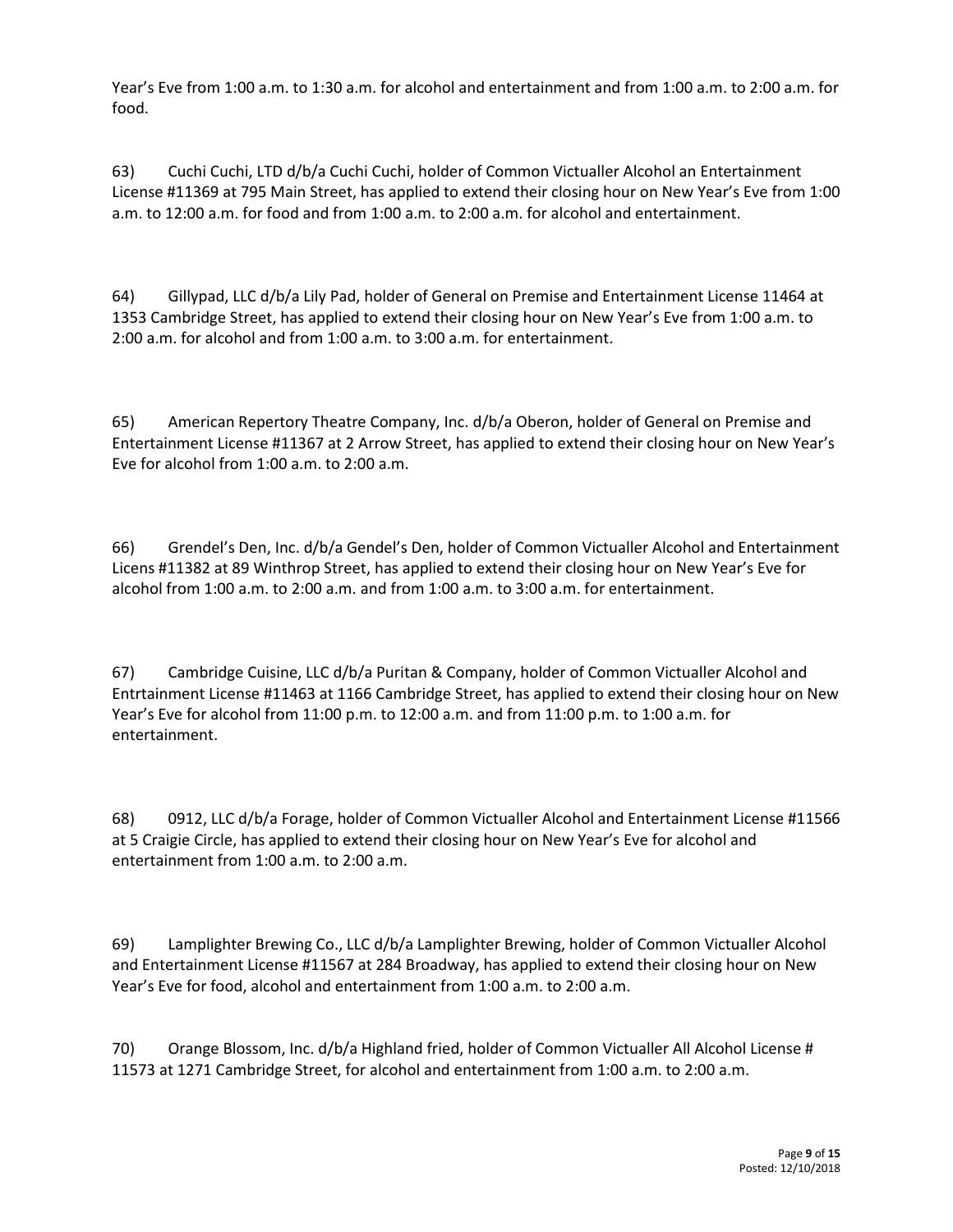71) Momi & Company, LLC d/b/a Momi Nonmi, holder of Common Victualler All Alcohol License #11604 at 1128 Cambridge Street, has applied to extend their closing hour on New Year's Eve for food and entertainments from 10:00 p.m. to 12:00 a.m. and for alcohol from 10:00 p.m. to 11:00 p.m.

72) Poofydude, LLC d/b/a Wits End holder of All Alcohol License #11615 at 1248 Cambridge Street, has applied to extend their closing hour on New Year's Eve for food, alcohol and entertainment from 1:00 a.m. to 2:00 a.m.

73) Club Recreativo Lusitania, Inc. d/b/a Club Recreativo Lusitania, holder of Club License #11624 at 40-42 Fifth Street, has applied to extend their closing hour on New Year's Eve for alcohol from 1:00 a.m. to 2:00 a. and for food and entertainment from 1:00 a.m. to 3:00 a.m.

74) Clube Desportivo Faialense, Inc. d/b/a Clube Desportivo Faialense, holder of Club License #11628 at 1115-1123 Cambridge Street, has applied to extend their closing hour on New Year's Eve for alcohol from 1:00 a.m. to 2:00 a.m. and for food and entertainment from 1:00 a.m. to 3:00 a.m.

75) Middle East restaurant, Inc. d/b/a Middle East, holder of Common Victualler All Alcohol License #11691 at 472 Massachusetts Avenue, has applied to extend their closing hour on New Year's Eve for food and entertainments from 1:00 a.m. to 3:00 a.m. and for alcohol from 1:00 a.m. to 2:00 a.m.

76) Baraka, Inc. d/b/a Baraka Café, holder of Common Victualler Alcohol and Entertainment License #12308 at 1728 Massachusetts Avenue, has applied to extend their closing hour on New Year's Eve for food and entertainment from 10:00 p.m. to 12:00 a.m. and for alcohol from 10:00 p.m. to 11:00 p.m.

77) Ratify Statement of Reasons issued to La Fabrica Central, LLC DBA La Fabrica holder of Common Victualler All Alcohol License #11593 at 450 Massachusetts Avenue, on July 25, 2018, for violations of: Overcrowding, pursuant to M.G.L. ch. 138 §§23 and 64 and Board Rules 2.3, 2.5,5.1 and 9.

78) 2019 Alcohol Renewal Corrections for Alcoholic Beverages Control Commission, Notifications of Cancellation and/or Non-Renewals (list will be presented at hearing).

79) Approval of Alcohol Renewals and Changes to Renewal Records and/or Extension of Hours Filed after posting of agenda. (list will be presented at the hearing).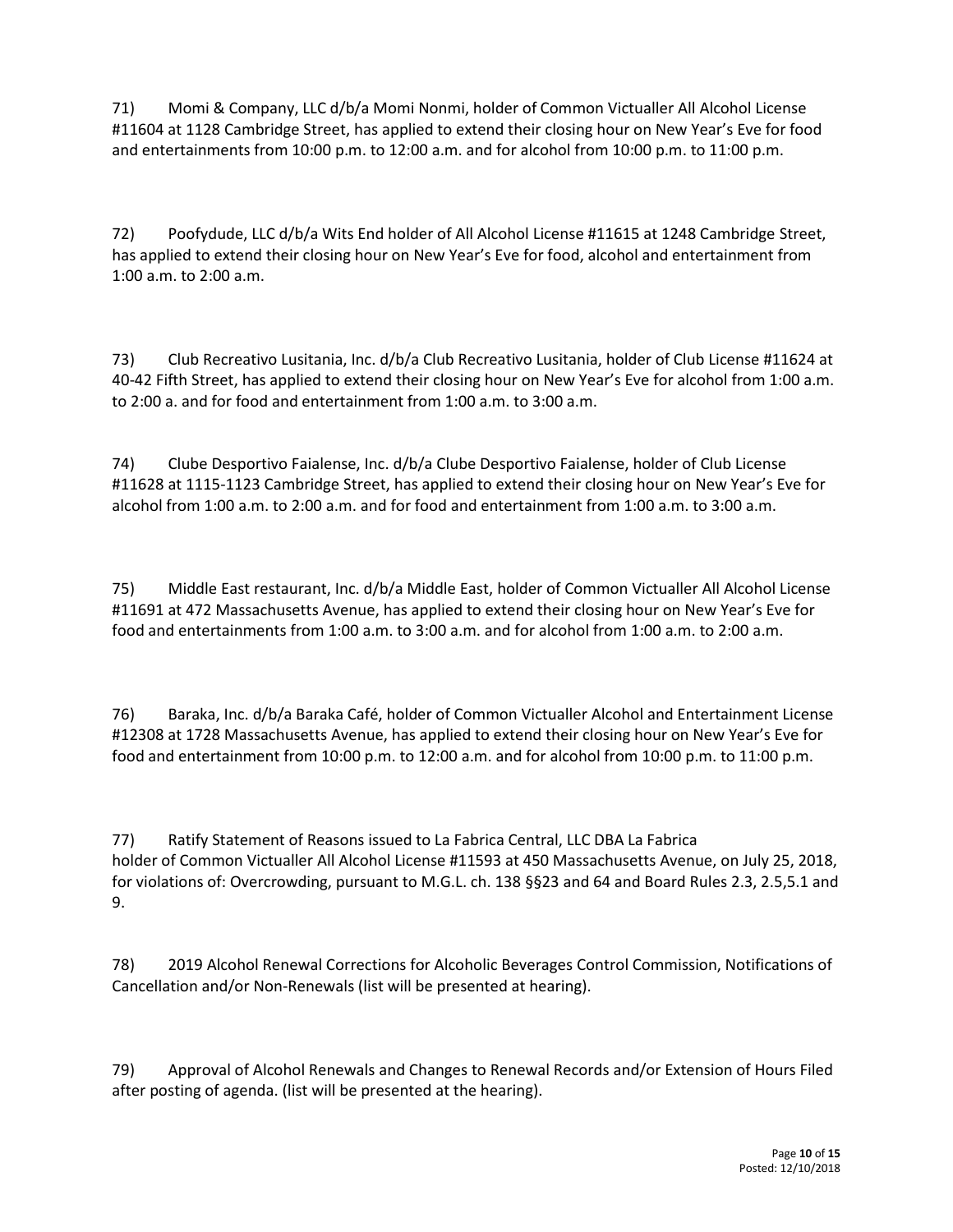### **Application & Disciplinary Matters**

*The following are matters which the Chair reasonably anticipates will be discussed, and for which public testimony may be taken, as of 3:00 p.m.*

| 80)  | Application | Toni Zoghayb has applied for a new Cambridge Hackney Driver's License. |
|------|-------------|------------------------------------------------------------------------|
| -81) | Application | Rose Divil has applied for a new Cambridge Hackney Driver's License.   |

82) Disciplinary Nicolazzo & Sons, holder of Leaf Blower Permit #10685, due to alleged violations of Cambridge Municipal Code, 8.16.081.2(e) – operating a leaf blower above the allowable dB(A) level. Specifically, it is alleged that Nicolazzo & Sons employees used the non-permitted leaf blower on November 8, 2018, 2:00 p.m. on Berkeley Street in violation of 8.16.081.2(e).

83) Disciplinary E. C. Hathaway and Associates, due to alleged violations of 8.16.081.1(1)(b), 8.16.081.2(c) – operating without a permit, and 8.16.081.2(f) – more than one leaf blower being used within 10,000 sq. ft. of one another, on October 26, 2018 at 1:20 p.m. at 70 Sparks Street and on November 12, 2018 at 10:49 a.m. at 57 Brewster Street.

84) Disciplinary D. Muzzioli Associates, due to alleged violations of Cambridge Municipal Code, 8.16.081.2(e) – operating a leaf blower above the allowable dB(A) level, and 8.16.081.2(f) – more than one leaf blower being used within 10,000 sq. ft. of one another. Specifically, it is alleged that D. Muzzioli Associates employees used non-permitted leaf blowers within 10,000 sq. ft. of one another on October 26, 2018 at 10:04 a.m. at 36-38 Carver Street in violation of 8.16.081.2(e) & (f).

85) Disciplinary Landscape Collaborative of New England, holder of Leaf Blower Permit #10704, due to alleged violations of Cambridge Municipal Code, 8.16.081.2(e) – operating a leaf blower above the allowable dB(A) level. Specifically, it is alleged that Landscape Collaborative of New England employees used non-permitted leaf blowers on November 8, 2018 at 3:00 p.m. on Craigie Street in violation of 8.16.081.2(e).

86) Application Mass Ave Wine, Inc. d/b/a Central Bottle Wine and Provisions, 196 Massachusetts Avenue, has applied to transfer the Wine & Malt Package Store License held by Vivace Vino, Inc., 196 Massachusetts Avenue. Tanzila Sharmin as Proposed Manager of Record of a premise described as: Approximately 1,874 square feet on the ground floor in five (5) rooms. One (1) entrance and two (2) exits.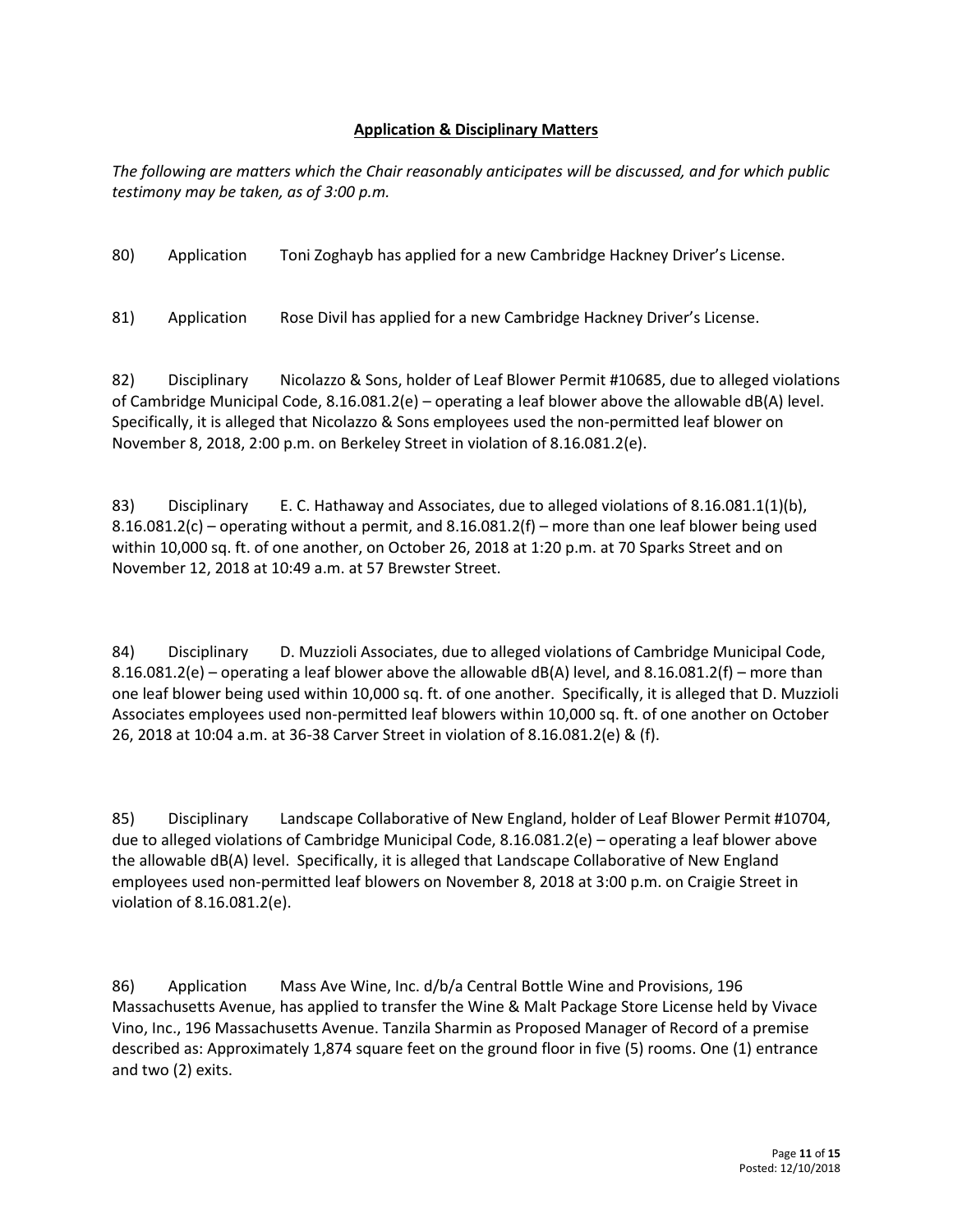87) Application Highgate Hotels, LP d/b/a Courtyard Boston Cambridge, 777 Memorial Drive, holder of an All Alcohol Innholder License, has applied for a Change of Manager to Neil Dang.

88) Application Marriott Hotel Services, Inc. d/b/a Cambridge Center Marriott, 50 Broadway, holder of an All Alcohol Innholder License, has applied for a Change of Manager to Cathleen Wardley.

89) Application Norton Woods, Inc. d/b/a American Academy of Arts and Sciences, 136 Irving Street, holder of a Common Victualler All Alcohol License, has applied for a Change of Manager to Joni Aldrich.

90) Application Formaggio Kitchen Kendall, Inc. d/b/a Formaggio Kitchen, 94 Hampshire Street, has applied for a new Wine & Malt Package Store License and Entertainment License. The proposed hours are 10:00 a.m. to 4:00 p.m. Sunday; 9:00 a.m. to 7:00 p.m. Monday through Friday; and 9:00 a.m. to 6:00 p.m. Saturday. Ihsan Gurdal as Proposed Manager of Record of a premise described as: 2,000 square feet with front entrance and secondary egress in rear.

91) Application Fuji Group, Inc. d/b/a Fuji Restaurant, 300 Third Street, holder of a Common Victualler All Alcohol License, has applied for a Change of Officer/Directors, New Stockholder/Transfer of Stock, and Change of Manager.

92) Application Bao & Mein, Inc. d/b/a Shabu & Mein, 1 Rogers Street, holder of a Common Victualler All Alcohol License, has applied for a Change of Officer/Directors and New Stockholder/Transfer of Stock.

93) Application Give Em Enough Rope, LLC, d/b/a The Automatic, 50 Hampshire, holder of a Common Victualler All Alcohol License, has applied for a Transfer of Stock, Change of Ownership Interest, and Pledge of License/Stock. They are also applying for a one-day hawker/peddler license on December 16, 2018 from 11:30 p.m. to 4:30 p.m. Applicant # 28834.

94) Application Marsh Post No 442 The American Legion, Inc., 0 Gerry's Landing, holder of an All Alcohol Club License, has applied for a Change of License Type to Veteran's Club.

95) Application Bertucci's Restaurants, LLC, D/B/A Bertucci's Brick Over Ristorante, 799 Main Street, has applied to transfer the C.V. All Alcohol License held by Bertucci's Restaurant Corp., at said location. The proposed hours are 11:00 a.m. to 1:00 a.m. Sunday; 8:00 a.m. to 1:00 a.m. Monday through Wednesday; and 8:00 a.m. to 2:00 a.m. Thursday through Saturday. Cheryl DaSilva as Proposed Manager of Record of a premise described as: Dining Area and Kitchen on First Floor. Basement for Storage. Applicant is also applying to pledge said license to CIT Bank N.A.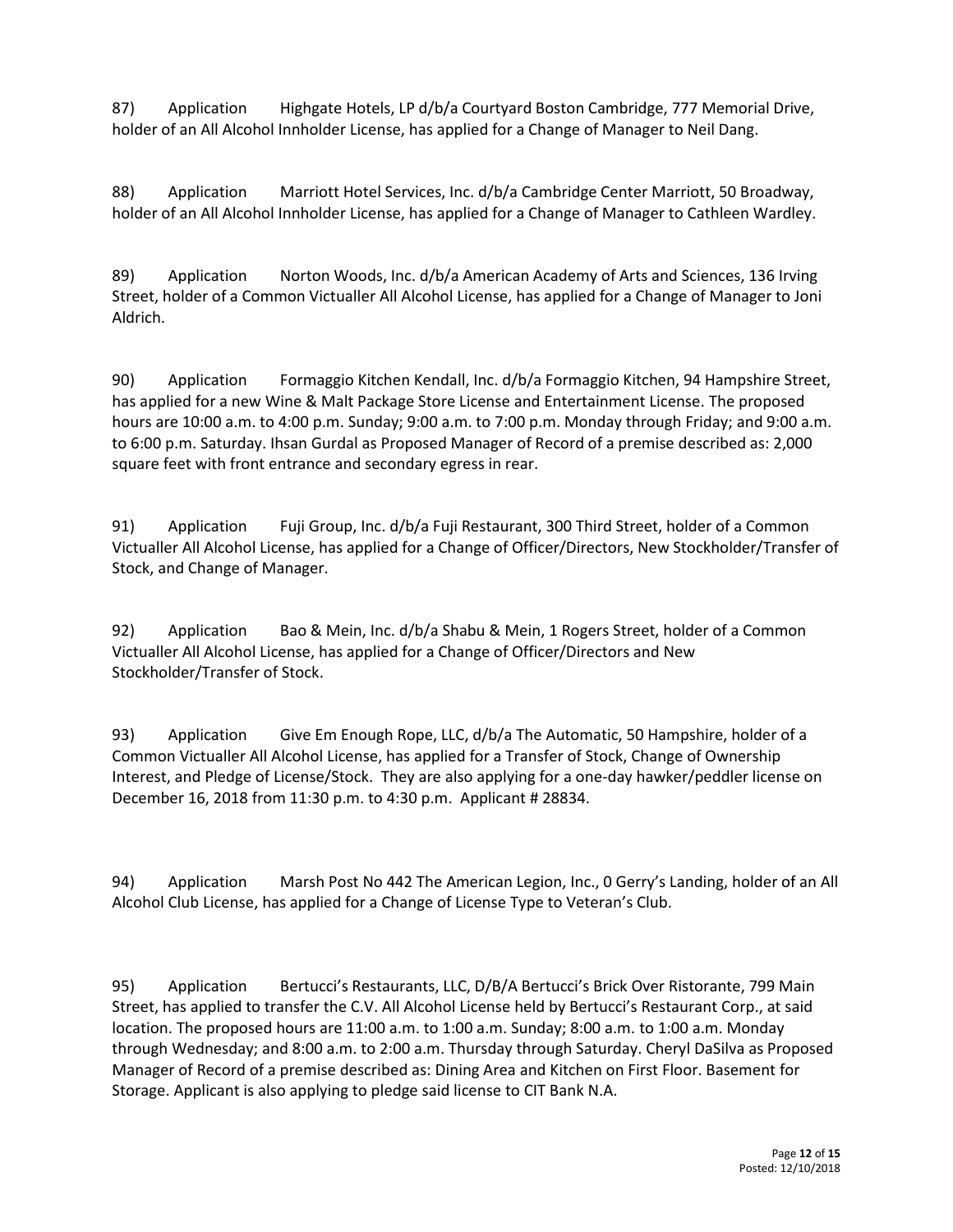96) Application Bertucci's Restaurants, LLC, D/B/A Bertucci's Brick Over Ristorante, 5 Cambridgepark Drive, has applied to transfer the C.V. All Alcohol License held by Bertucci's Restaurant Corp., at said location. The proposed hours are 11:00 a.m. to 1:00 a.m. Sunday; and 8:00 a.m. to 1:00 a.m. Monday through Saturday. Alberto Barros as Proposed Manager of Record of a premise described as: One Room Situated on First Floor Consisting of Dining Area, Kitchen and Bar and One Outside Patio. Applicant is also applying to pledge said license to CIT Bank N.A.

97) Application Good News Garage, LLC, 75 Hamilton Street, has applied for a new Flammables Storage License for 880 gallons of Class III (motor oil).

98) Application 56 Bagels, LLC d/b/a Black Sheep Bagel Cafe, 56 JFK Street, has applied for a new Common Victualler Wine & Malt License and Entertainment License. The proposed hours for alcohol service is 9:00 a.m. to 4:00 p.m. on Saturday and 10:00 a.m. to 4:00 p.m. on Sunday. Shoshana Garber as Proposed Manager of Record of a premise described as: Retail bagel restaurant 1270 sq. feet, basement level, one room with public access, entrance in front at JFK Street.

99) Application JH Restaurant Cambridge, LLC d/b/a John Harvard's Brew House, 33 Dunster Street, holder of a Common Victualler All Alcohol License, has applied for a Change of Beneficial Interest and Transfer/Issuance of Stock.

100) Application AY Restaurants, Inc. d/b/a Mae Asian Eatery, 781 Main Street, has applied for a new Common Victualler License with seating capacity of 20 and proposed hours of operation from 11:00 a.m. to 10:00 p.m. Sunday through Thursday and 11:00 a.m. to 11:00 p.m. Friday and Saturday. Yuri Asawasittikit as proposed manager of record of a premise described as: The restaurant is 1200 sq ft and is 1 floor with a basement for storage. There is 1 customer restroom. The main entrance and exit is in the front of the building. There is an emergency exit in the seating area and another entrance/exit for deliveries and employees in the back of the building through the kitchen.

101) Application Teyya & Son d/b/a Yummy Thai, 2261 Massachusetts Avenue, has applied for a new Common Victualler License with seating capacity of 9, a total occupancy of 15 and proposed hours of operation from 11:00 a.m. to 11:00 p.m. all days. Boonchai Kosolkitchawong as proposed manager of record of a premise described as: First floor and basement with front and rear ingress and egress for dine in and take out retail food service.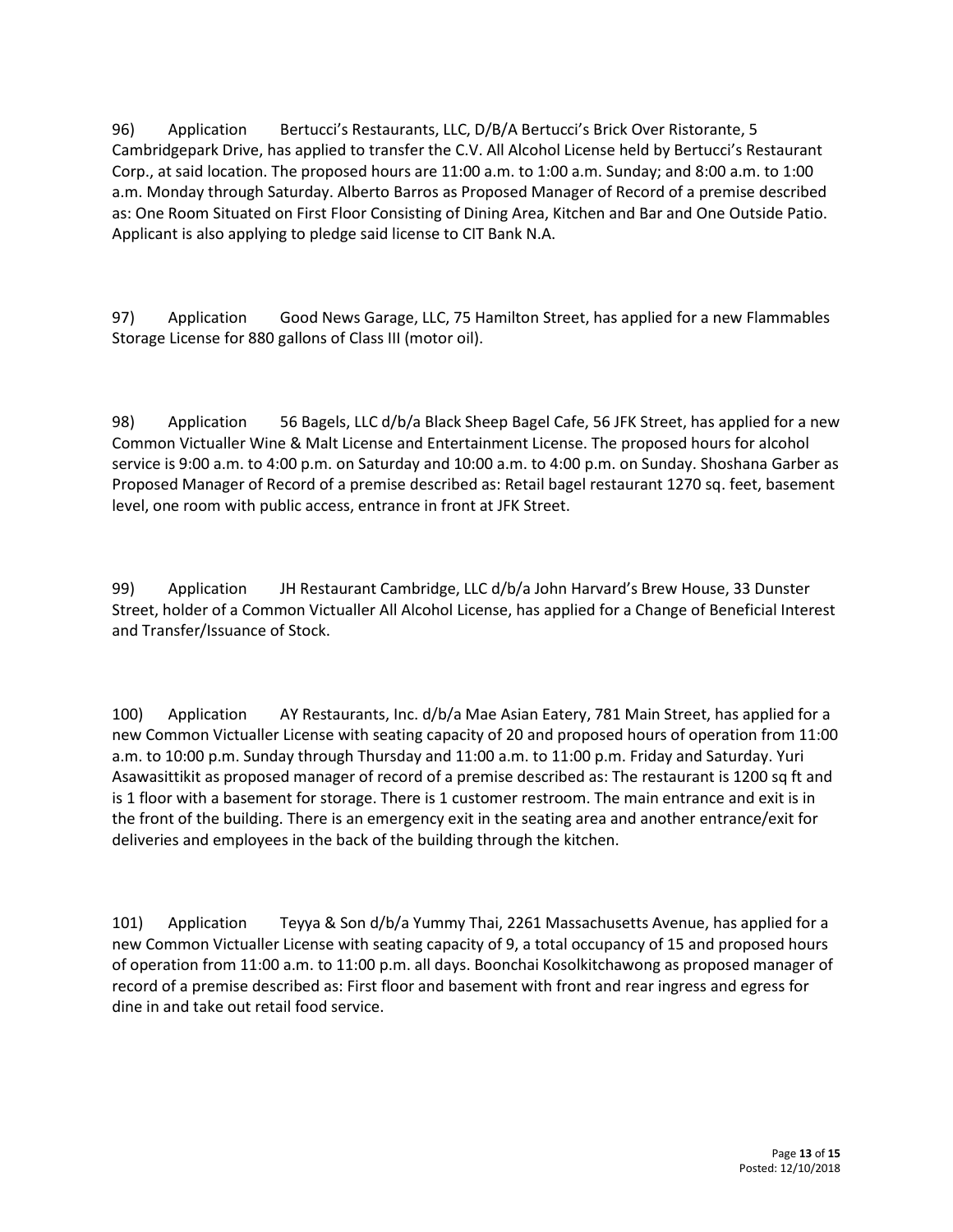#### **One Day License Applications**

*The following are matters which the Chair reasonably anticipates will be discussed without accepting, soliciting or taking public testimony at the hearing. Anyone wishing to be heard on the below should contact the Board at least 24 hours prior to the hearing and/or submit your statement in writing to [License@cambridgema.gov.](mailto:License@cambridgema.gov)*

102) Daniel Ludden, on behalf of the Boston Baroque, has applied for a wine license to be exercised at Sanders Memorial Hall, 45 Quincy Street, on 12/31/18 & 1/1/19 from 8:00 p.m. – 10:30 p.m. and 3:00 p.m. – 5:00 p.m. for a concert. Expected attendance – 1000 people. Applicant # 25624

103) Erik Hahr, has applied for a hawker/peddler license for (32) vendors to be exercised at the Cambridge Center for Adult Education, 42 Brattle Street, on 12/15 & 12/16/18 from 10:00 a.m. – 5:00 p.m. for a mistletoe art fair to sell handmade craft and art. Applicant #26439

104) Troy Hollihan, has applied for a malt and wine license to be exercised at Workbar, 45 Prospect Street, on 12/13/18 from 6:00 p.m.- 8:00 p.m. for an art reception. Expected attendance – 75 people. Applicant # 27563

105) Ken Oringer, on behalf of Little Donkey, has applied for an entertainment license to be exercised at 505 Massachusetts Avenue, on 12/15/18 from 7:00 p.m. – 12:00 a.m. for a holiday party with live music. Expected attendance – 100 people. Applicant # 27788

106) Kristin Wagner, has applied for a malt and wine license to be exercised at The Dance Complex, 536 Massachusetts Avenue, on 12/22, 12/29, 12/30/18, 1/12, 1/13, 1/18, 1/19, 1/20, 1/25 & 1/26/19 from 5:00 p.m. – 10:00 p.m. for a dance performance. Expected attendance – 95 people. Applicant # 28078

107) Michael Connolly, has applied for a malt and wine license to be exercised at Workbar, 45 Prospect Street, on 12/17/18 from 6:00 p.m. – 8:00 p.m. for a campaign fundraiser. Expected attendance – 150 people. Applicant # 28360

108) Pedro Morales, has applied for a malt and wine license to be exercised at Sanders Theatre, 45 Quincy Street, on 12/13, 14, 15, 16, 20, 22, 23, 26, 27, 28 & 29/18 from 1:00 p.m. – 10:00 p.m. for a musical theater play. Expected attendance – 1000 people. Applicant # 28557

109) Pedro Morales, has applied for a malt and wine license to be exercised at Sanders Theatre, 45 Quincy Street, on 12/31/18 & 1/1/19 from 6:00 p.m. – 10:00 p.m. & 1:00 p.m. – 6:00 p.m. for a concert. Expected attendance – 800 people. Applicant #28562